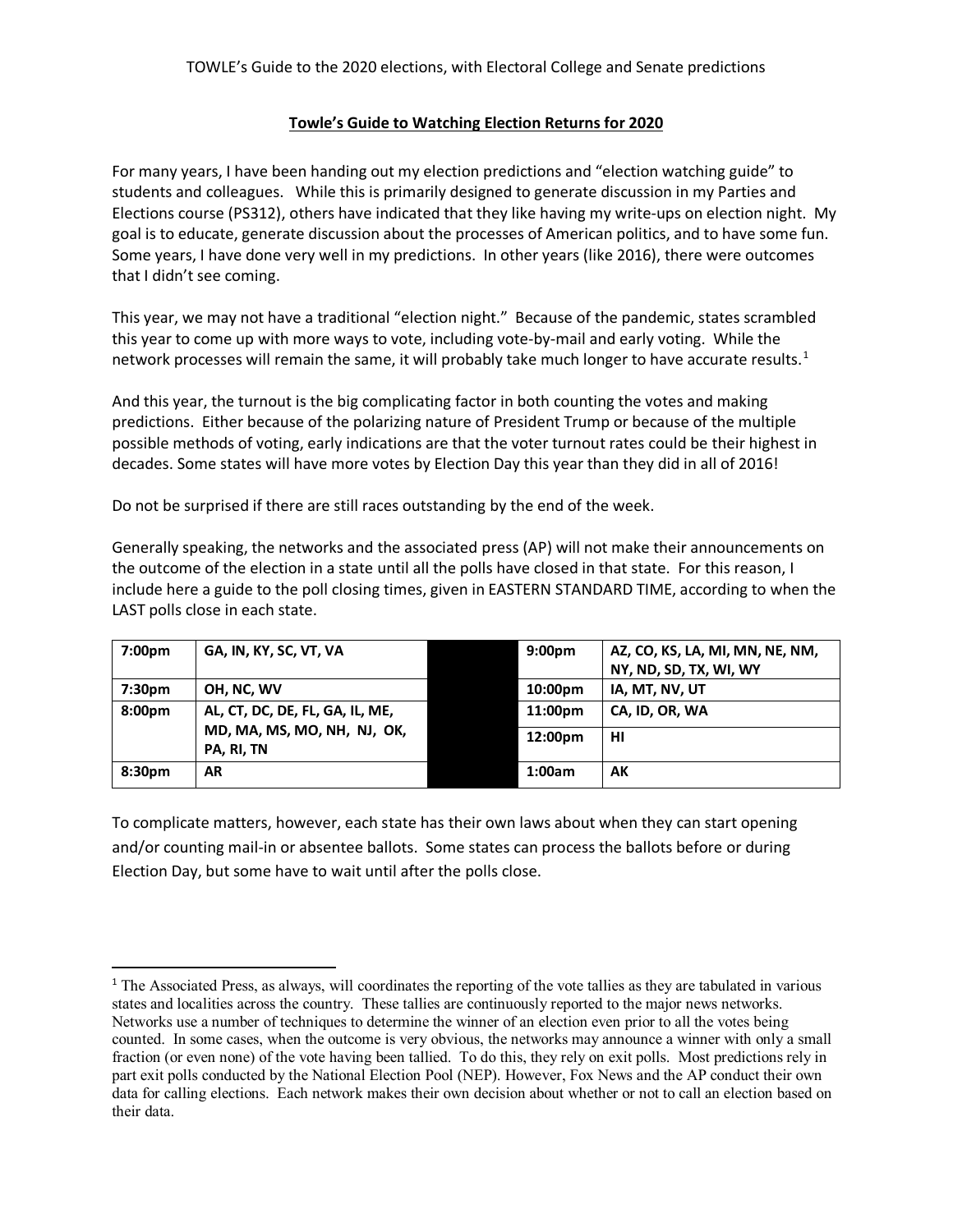Fortunately, for us, *FiveThirtyEight* writers Nathaniel Rakich and Elena Mejia have created a *fantastic website that tells us what time to expect actual results from each state!* Here is the link: <https://projects.fivethirtyeight.com/election-results-timing/>

## **Are we going to see a repeat of 2016?**

Like everyone else, I expected a Hillary Clinton victory in 2016. Could pollsters be wrong again and we see the same thing happen?

Yes and no.

Yes, pollsters can be wrong and Donald Trump could be re-elected. But, they won't be wrong for the same reasons and in the same places. Three factors were critical in 2016:

- Pollsters did not factor in education levels when constructing their likely electorates in 2016. For some reason, college educated people are more likely to answer polls. Thus, pollsters "overpolled" college educated people. Further, until 2016, there wasn't much of an educational difference in election preference for white Americans; that is, whites without a college degree tended to vote the same way as whites with a college degree. That changed in 2016. White Americans with college degrees preferred Clinton, and those without college degrees preferred Trump. This group was both under-sampled and not accounted for correctly. This year, the better pollsters (not all of them are any good), have corrected that error; some may have even over-compensated.
- There were a lot of late undecided voters in 2016. About 15% of voters had not made up their minds as of two weeks before the 2016 election, and a sizeable majority ended up choosing Trump. This year it was closer to the 5% to 7% range.
- And, to be sure, most of the "errors" were not really errors. That is, the outcomes for Trump were within pollster margins of error, but in the other direction than expected. And Trump's margins of victory in PA, WI, and MI were all under 1%.

Okay, so this year the polls will all be correct, right?

Not necessarily. *If there is a likely error this year, it is figuring out who is voting*. Each pollster has their own "likely voter" model that they use when reporting poll results. But it is clear from early voting that the turnout is going to be much higher than expected. Did the pollsters fully capture this level of turnout? I doubt it. So, this leaves a question: who are all the people who are voting who don't usually vote? What is motivating them? And will they vote the same way as everyone else?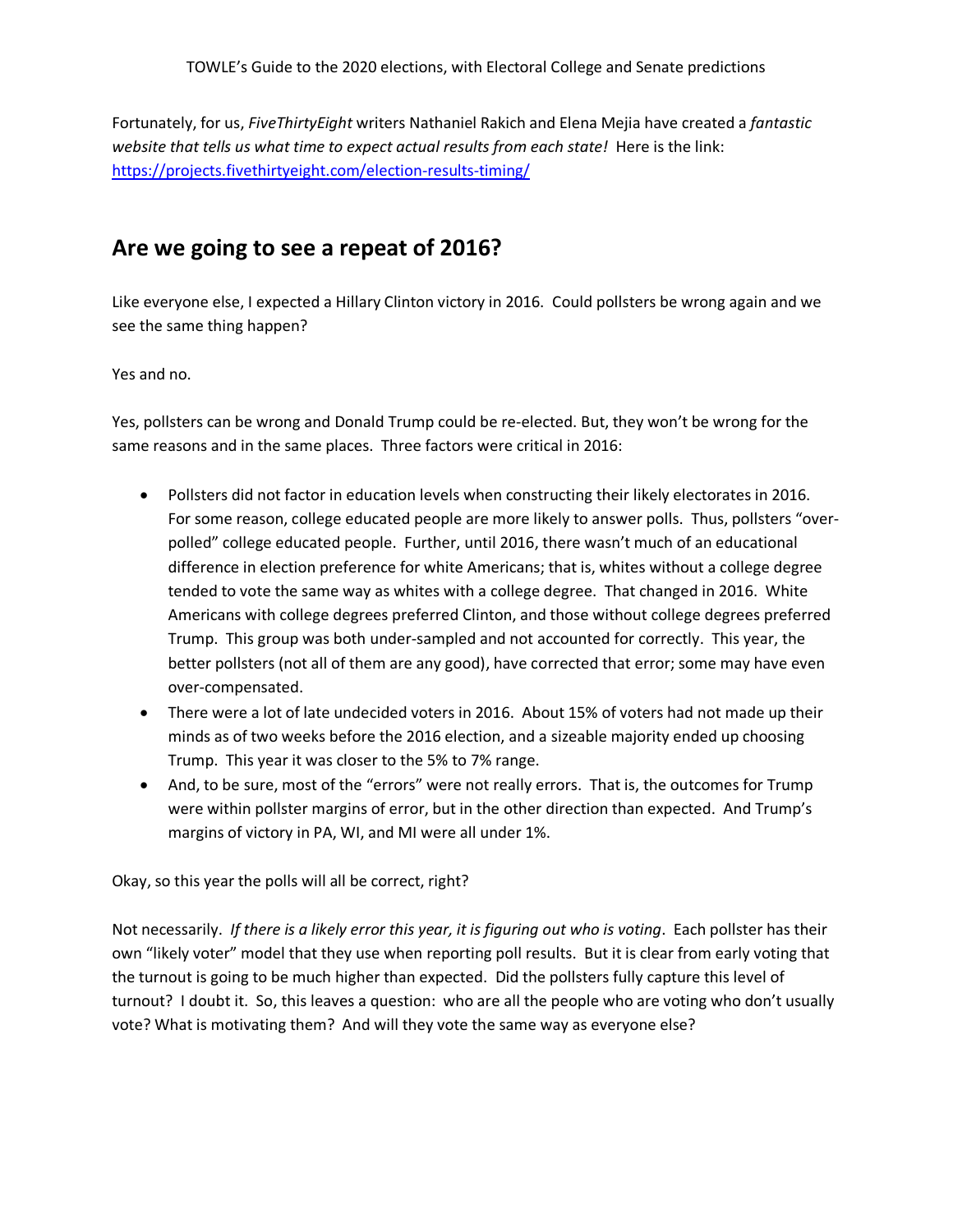# **Finally, what to watch for on election night!**

### *Expect some "head fakes"*

*Florida and North Carolina* law allows officials to start processing early ballots as they get them. This means that they should be able to create some very early counts that will be reported early. The early reports will show Joe Biden winning, because Democrats are more likely to vote early. As the in-person ballots are counted, expect the numbers to move more in Trump's favor. My guess is that heavily populated counties in Florida that are still processing mail-in ballots late in the evening will be the ones we have to watch to know the outcome of this important state. In North Carolina, if the results are razor-close we won't know for a week: NC accepts ballots as late as November 12. The good news? We probably will have a nearly complete result from Florida sometime during the night.

*For Michigan and Pennsylvania, watch for the opposite pattern*. Early votes will likely be for Trump. As the mail-in ballots are processed over the course of the next several days, Trump's lead will shrink or disappear. In Pennsylvania, expect lawsuits to stop the counting; Republicans have already been to court twice over the issue of how late PA can accept ballots that were sent but not received by Election Day.

### **Be patient: this could take all week.**

We may have to wait until the end of the week. If that happens, expect a lot partisan jockeying about *which ballots not to count*. Republicans are already preparing for lawsuits in PA and MN.

## **Results to watch early:**

**Florida, Florida, Florida!** If Donald Trump loses in Florida, it will be very hard (and almost impossible) for him to eke out enough votes to win the election. Here is a tip from David Wasserman of the Cook Political Report: watch *SUMPTER COUNTY* (the US county with the highest average age). If Donald Trump gets under 65% of the vote there, then he is not doing as well with older white voters and that could make just enough of a difference (in Florida and elsewhere). Another county to watch is *PINELLAS COUNTY*. This county is very similarly divided as the rest of the nation. In fact, since 1980 it has almost always voted the same way as the rest of country.

**Georgia:** Georgia has only voted for a Democrat for president once its native son Jimmy Carter last ran in 1980. Yet prominent pollsters have shown this as a close race this year. If Biden wins, he has a huge head start to winning the presidency.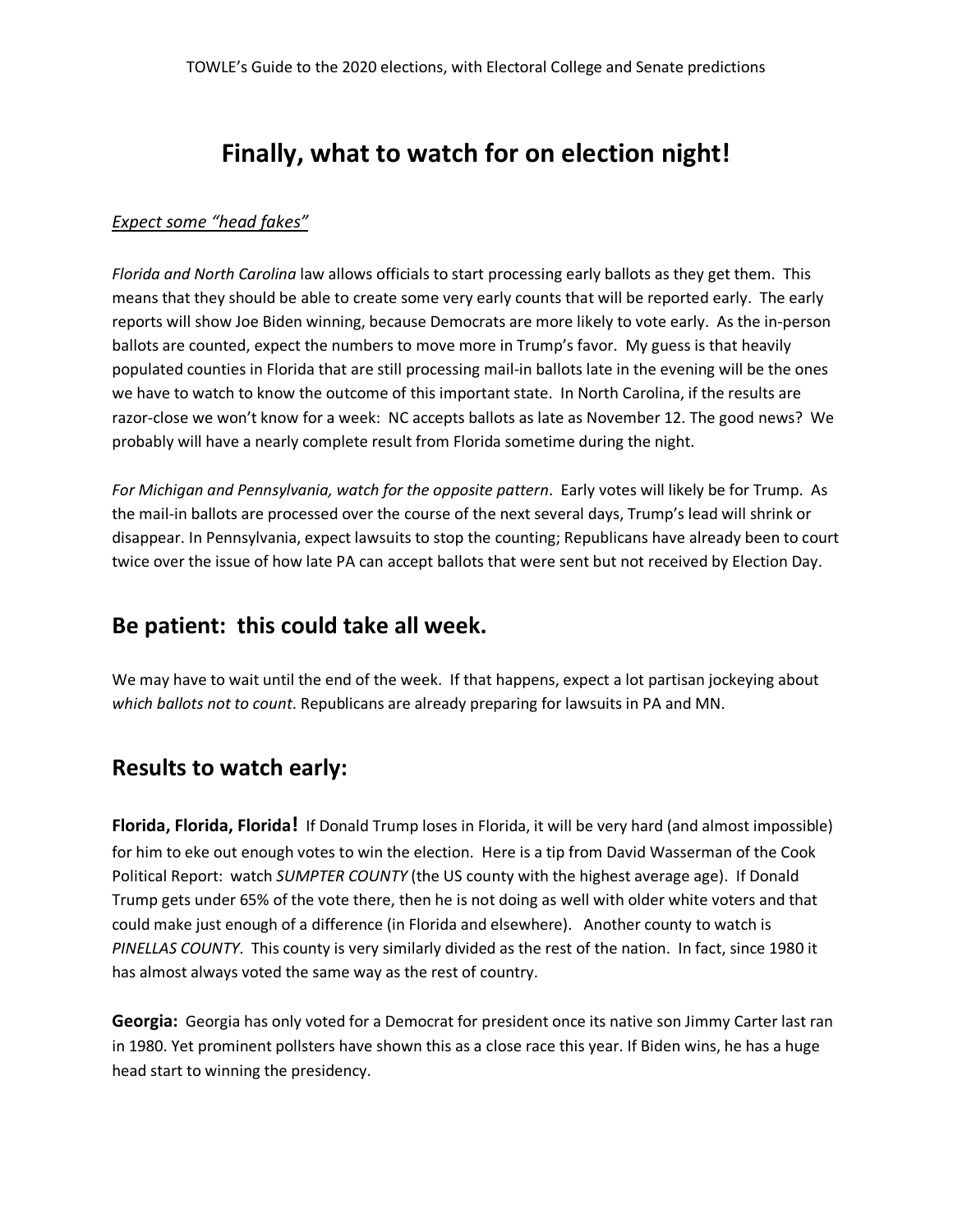**Arizona and North Carolina:** Here is what to watch. Both states will announce most votes by Tuesday evening. If either is extremely close, then we will have to wait until around Friday for the last votes to determine the outcome of the state. However, if one candidate has enough of a lead that the outstanding votes won't matter, then this state will tell us a lot. Basically, Trump probably will have a hard (but not impossible) time winning without Arizona or North Carolina; if he loses Florida and either Arizona or North Carolina on Tuesday, then there is no realistic path for him to be reelected.

### **Okay, fine. You want my predictions**

My state-by-state predictions are on the next pages.

Here is a summary of my predictions:

- **Joseph Biden will be elected president with 322 electoral votes to Donald Trump's 216.[2](#page-3-0)**
- **Biden will win with 52.6% of the popular vote. Trump will have 44.3%.**
- **The Democrats will take over the Senate by gaining four senate seats, for a total of 51. [3](#page-3-1)**
- **The Democrats will gain 8 seats in the House of Representatives, and will maintain control the House by a margin of 243 to 192.**

<span id="page-3-0"></span><sup>&</sup>lt;sup>2</sup> Here is a funny coincidence. In 2016 I predicted 322 electoral votes for Hillary Clinton. The odd thing is that it was not the same combination of states that I have below, just the same total.

<span id="page-3-1"></span><sup>&</sup>lt;sup>3</sup>See my comments on the last page, where I list seven other states where I expect very narrow wins for the Republican. If I'm wrong, that could give the Democrats a much wider margin.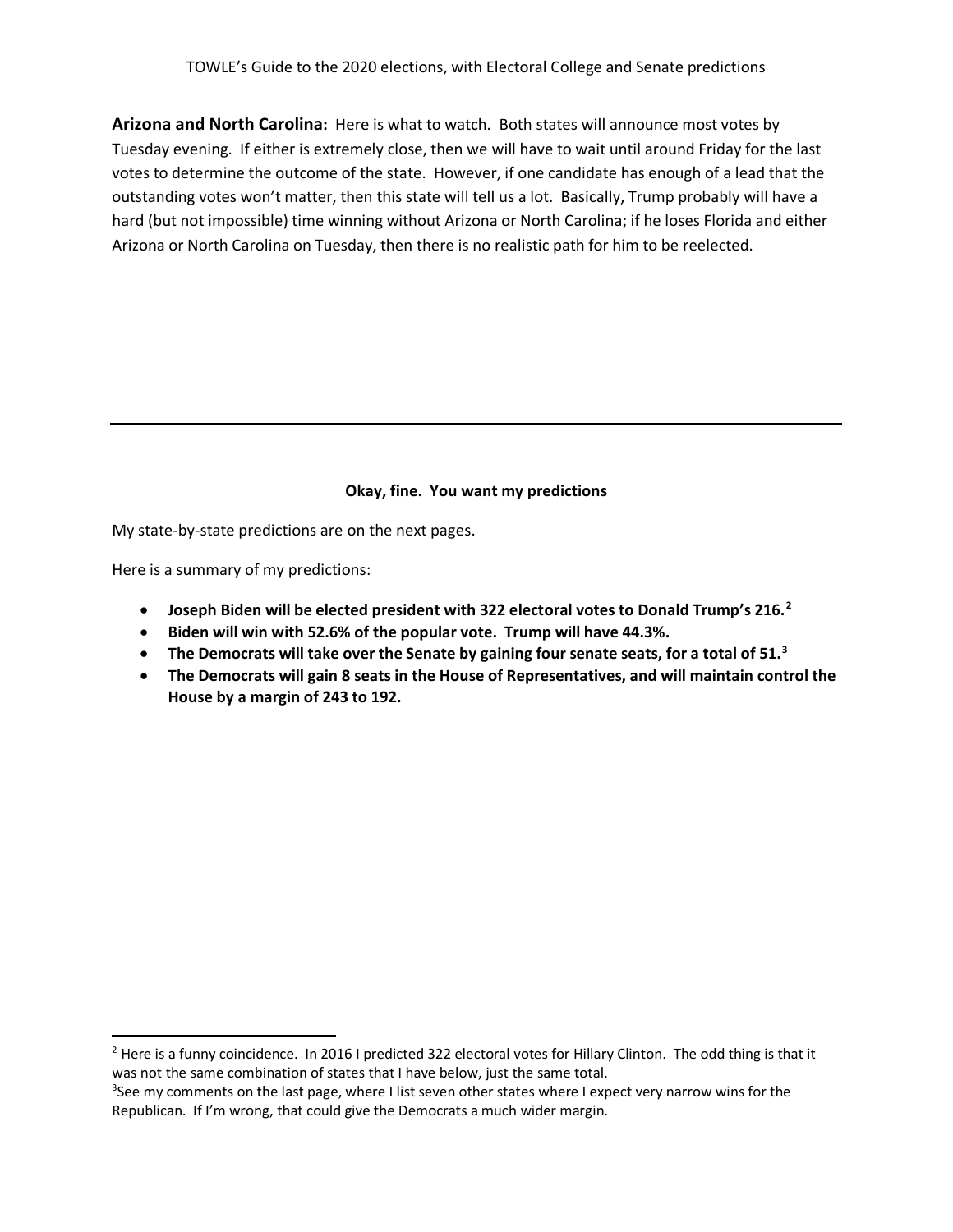**PREDICTIONS – the Electoral College**

| State                    | <b>Electoral votes</b><br>for: |                        |  |  |
|--------------------------|--------------------------------|------------------------|--|--|
|                          | <b>Donald</b><br>Trump         | Joseph<br><b>Biden</b> |  |  |
| Alabama                  | 9                              |                        |  |  |
| Alaska                   | 3                              |                        |  |  |
| Arizona                  |                                | 11                     |  |  |
| Arkansas                 | 6                              |                        |  |  |
| California               |                                | 55                     |  |  |
| Colorado                 |                                | 9                      |  |  |
| Connecticut              |                                | $\overline{7}$         |  |  |
| Delaware                 |                                | 3                      |  |  |
| $\overline{DC}$          |                                | 3                      |  |  |
| Florida                  | 29                             |                        |  |  |
| Georgia                  |                                | 16                     |  |  |
| Hawaii                   |                                | 4                      |  |  |
| Idaho                    | 4                              |                        |  |  |
| Illinois                 |                                | 20                     |  |  |
| Indiana                  | 11                             |                        |  |  |
| lowa                     | 6                              |                        |  |  |
| Kansas                   | 6                              |                        |  |  |
| Kentucky                 | 8                              |                        |  |  |
| Louisiana                | 8                              |                        |  |  |
| Maine --<br>statewide    |                                | $\overline{2}$         |  |  |
| Maine --<br>districts    |                                | $\overline{c}$         |  |  |
| Maryland                 |                                | 10                     |  |  |
| Massachusetts            |                                | 11                     |  |  |
| Michigan                 |                                | 16                     |  |  |
| Minnesota                |                                | 10                     |  |  |
| Mississippi              | 6                              |                        |  |  |
| Missouri                 | 10                             |                        |  |  |
| Montana                  | 3                              |                        |  |  |
| Nebraska --<br>Statewide | $\overline{2}$                 |                        |  |  |
| Nebraska --<br>districts | 2                              | 1                      |  |  |

| <b>State</b>      | <b>Electoral votes</b><br>for: |                 |  |  |
|-------------------|--------------------------------|-----------------|--|--|
|                   | <b>Trump</b>                   | <b>Biden</b>    |  |  |
| Nevada            |                                | 6               |  |  |
| New               |                                | 4               |  |  |
| Hampshire         |                                |                 |  |  |
| New Jersey        |                                | 14              |  |  |
| <b>New Mexico</b> |                                | 5               |  |  |
| <b>New York</b>   |                                | 29              |  |  |
| North Carolina    |                                | 15              |  |  |
| North Dakota      | 3                              |                 |  |  |
| Ohio              | 18                             |                 |  |  |
| Oklahoma          | 7                              |                 |  |  |
| Oregon            |                                | 7               |  |  |
| Pennsylvania      |                                | $\overline{20}$ |  |  |
| Rhode Island      |                                | 4               |  |  |
| South Carolina    | 9                              |                 |  |  |
| South Dakota      | $\ensuremath{\mathsf{3}}$      |                 |  |  |
| Tennessee         | $\overline{11}$                |                 |  |  |
| Texas             | 38                             |                 |  |  |
| Utah              | 6                              |                 |  |  |
| Vermont           |                                | $\overline{3}$  |  |  |
| Virginia          |                                | $\overline{13}$ |  |  |
| Washington        |                                | $\overline{12}$ |  |  |
| West Virginia     | 5                              |                 |  |  |
| Wisconsin         |                                | 10              |  |  |
| Wyoming           | 3                              |                 |  |  |
| <b>Total</b>      | 216                            | 322             |  |  |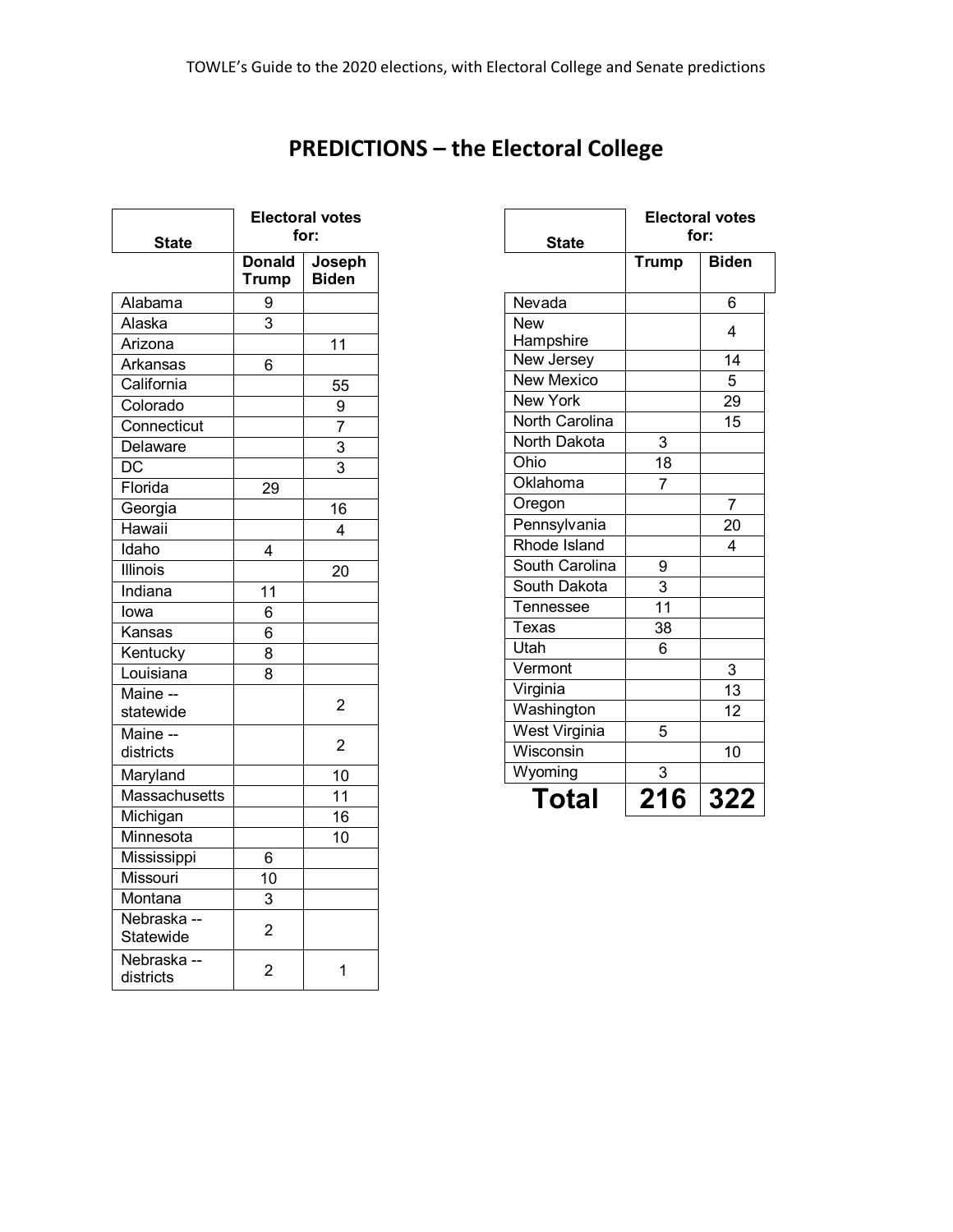### TOWLE ELECTORAL COLLEGE AND SENATE PREDICTIONS 2016

| <b>State</b>           | Democrat<br>or Independent<br><b>Republican</b><br>with Dems<br>Shaded below indicates a race THAT<br>MIGHT BE worth watching. |                                       | <b>Towle</b><br><b>Predicts:</b> | Shading in the cells below<br>indicates a predicted party<br>change.<br><b>Current</b><br>Predicted<br>Party |                         |                  |
|------------------------|--------------------------------------------------------------------------------------------------------------------------------|---------------------------------------|----------------------------------|--------------------------------------------------------------------------------------------------------------|-------------------------|------------------|
|                        |                                                                                                                                | Italics below indicates an incumbent  |                                  | Party                                                                                                        | Party                   | Switch?          |
| Alabama                | Doug Jones                                                                                                                     | <b>Tommy Tuberville</b>               | Tuberville                       | D                                                                                                            | R                       | D→R              |
| Alaska                 | Al Gross (I)                                                                                                                   | <b>Daniel Sullivan</b>                | Sullivan                         | R                                                                                                            | R                       |                  |
| Arizona                | <b>Mark Kelly</b>                                                                                                              | <b>Martha McSally</b>                 | Kelly                            | $\overline{\mathsf{R}}$                                                                                      | $\overline{\mathsf{D}}$ | $R\rightarrow D$ |
| Arkansas               |                                                                                                                                | <b>Tom Cotton</b>                     | Cotton                           | R                                                                                                            | R                       |                  |
| Colorado               | John                                                                                                                           | Cory Gardner                          |                                  |                                                                                                              |                         |                  |
|                        | Hickenlooper                                                                                                                   |                                       | Hickenlooper                     | R                                                                                                            | D                       | R→D              |
| Delaware               | Chris Coons                                                                                                                    |                                       | Coons                            | D                                                                                                            | D                       |                  |
| Georgia                | Warnock, et al                                                                                                                 | <b>Kelly Loeffler</b>                 | RUN-OFF, to                      |                                                                                                              |                         |                  |
| <b>SPECIAL</b>         |                                                                                                                                | <b>David Perdue</b>                   | R<br>RUN-OFF to                  | R                                                                                                            | R                       |                  |
| Georgia                | Jon Ossoff                                                                                                                     |                                       | R                                | R                                                                                                            | R                       |                  |
| Idaho                  | Paulette Jordan                                                                                                                | Jim Risch                             | Risch                            | $\overline{\mathsf{R}}$                                                                                      | $\overline{\mathsf{R}}$ |                  |
| Illinois               | <b>Dick Durbin</b>                                                                                                             | Mark Curran                           | Durbin                           | D                                                                                                            | D                       |                  |
| lowa                   | Theresa                                                                                                                        | Joni Ernst                            |                                  |                                                                                                              |                         |                  |
|                        | Greenfield                                                                                                                     |                                       | Ernst                            | R                                                                                                            | R                       |                  |
| Kansas                 | <b>Barbara Bollier</b>                                                                                                         | Roger Marshall                        | Marshall                         | R                                                                                                            | R                       |                  |
| Kentucky               | Amy McGrath                                                                                                                    | <b>Mitch McConnell</b>                | McConnell                        | R                                                                                                            | R                       |                  |
| Louisiana              | <b>Adrian Perkins</b>                                                                                                          | <b>Bill Cassidy</b>                   | Cassidy                          | R                                                                                                            | R                       |                  |
| Maine                  | Sara Gideon                                                                                                                    | <b>Susan Collins</b>                  | Gideon                           | R                                                                                                            | D                       | R→D              |
| Massachusetts          | <b>Ed Markey</b>                                                                                                               | Kevin O'Connor                        | Markey                           | D                                                                                                            | D                       |                  |
| Michigan               | <b>Gary Peters</b>                                                                                                             | John James                            | Peters                           | D                                                                                                            | D                       |                  |
| Minnesota              | <b>Tina Smith</b>                                                                                                              | Jason Lewis                           | Smith                            | D                                                                                                            | D                       |                  |
| Missisissippi          | Mike Espy                                                                                                                      | Cindy Hyde-Smith                      | Hyde-Smith                       | $\overline{\mathsf{R}}$                                                                                      | R                       |                  |
| Montana                | Steve Bullock                                                                                                                  | <b>Steve Daines</b>                   | <b>Bullock</b>                   | R                                                                                                            | D                       | R→D              |
| Nebraska               | Chris Janicek                                                                                                                  | <b>Ben Sasse</b>                      | Sasse                            | R                                                                                                            | R                       |                  |
| <b>New</b>             | Jeanne Shaheen                                                                                                                 | Corky Messner                         |                                  |                                                                                                              |                         |                  |
| Hampshire              |                                                                                                                                |                                       | Shaheen                          | D                                                                                                            | D                       |                  |
| New Jersey             | Cory Booker                                                                                                                    | <b>Rik Mehta</b>                      | <b>Booker</b>                    | D                                                                                                            | D                       |                  |
| New Mexico             | Ben Ray Lujan                                                                                                                  | Mark Ronchetti                        | Lujan                            | D                                                                                                            | D                       |                  |
| North Carolina         | Cal Cunningham                                                                                                                 | <b>Thom Tillis</b><br>James Inhofe    | Cunningham                       | R<br>$\overline{\mathsf{R}}$                                                                                 | D                       | R→D              |
| Oklahoma               | Abby Broyles                                                                                                                   |                                       | Inhofe                           | D                                                                                                            | R<br>D                  |                  |
| Oregon<br>Rhode Island | <b>Jeff Merkley</b><br>Jack Reed                                                                                               | Jo Rae Perkins                        | Merkley<br>Reed                  | D                                                                                                            | D                       |                  |
| South Carolina         | Jaime Harrison                                                                                                                 | Allen Waters<br><b>Lindsey Graham</b> | Graham                           | $\mathsf{R}$                                                                                                 | R                       |                  |
| South Dakota           | <b>Daniel Ahlers</b>                                                                                                           | Mike Rounds                           | Rounds                           | $\mathsf{R}$                                                                                                 | R                       |                  |
| Tennesee               | Marquita                                                                                                                       | <b>Bill Hagerty</b>                   |                                  |                                                                                                              |                         |                  |
|                        | <b>Bradsaw</b>                                                                                                                 |                                       | Hagerty                          | R                                                                                                            | R                       |                  |
| Texas                  | MJ Hegar                                                                                                                       | John Cornyn                           | Cornyn                           | $\overline{\mathsf{R}}$                                                                                      | R                       |                  |
| Virginia               | Mark Warner                                                                                                                    | Daniel Gade                           | Warner                           | $\overline{D}$                                                                                               | D                       |                  |
| West Virginia          | Paula                                                                                                                          | <b>Shelley Moore</b>                  |                                  |                                                                                                              |                         |                  |
|                        | Swearengin                                                                                                                     | Capito                                |                                  | R                                                                                                            | R                       |                  |
| Wyoming                | Merav Ben-<br>David                                                                                                            | Cynthia Lummis                        |                                  | R                                                                                                            | R                       |                  |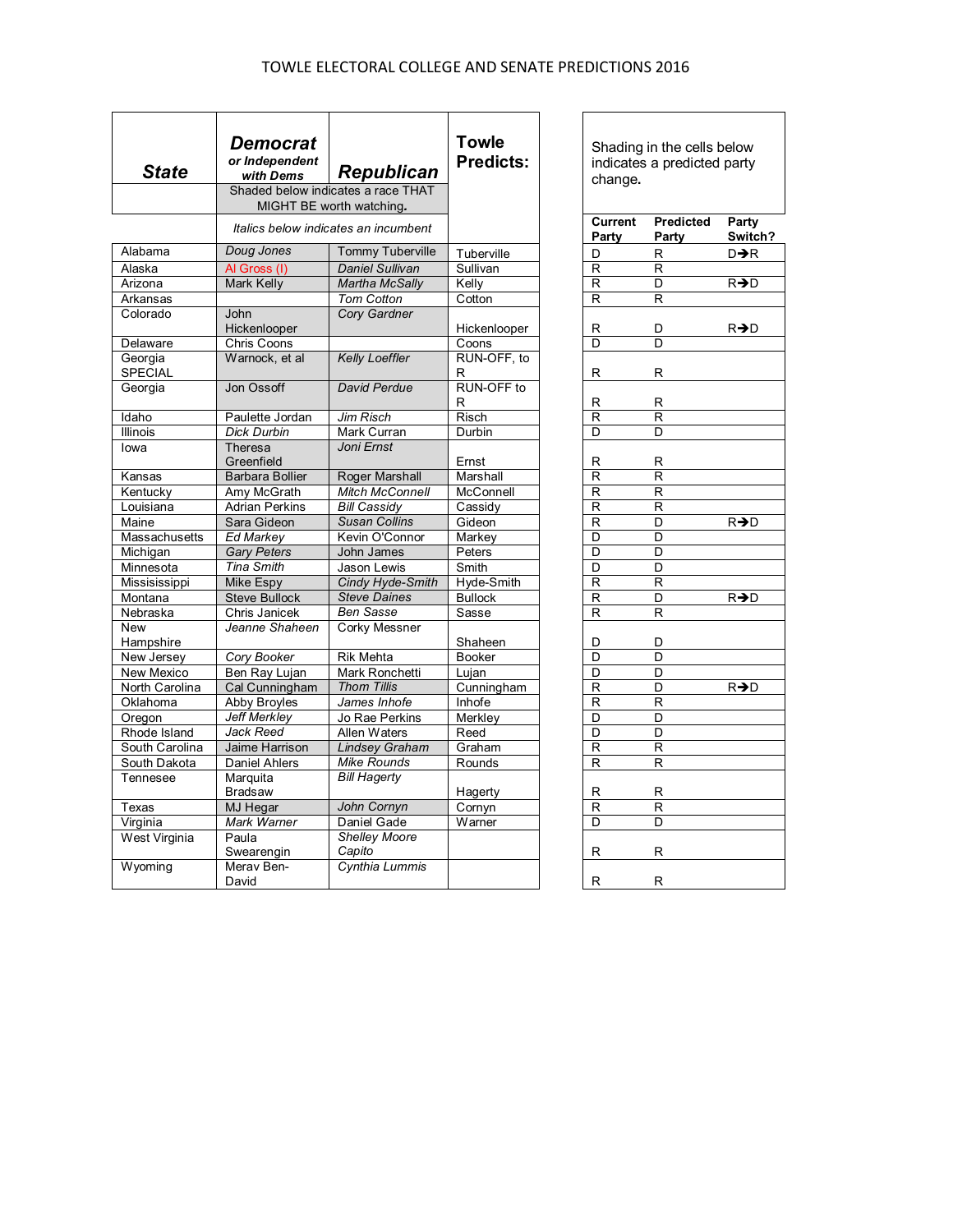Comments on some key senate races:

**Alabama –** This might be the only senate seats that the Democrats lose this year. (See Michigan for another possibility.) Incumbent Democrat Doug Jones was elected on a bit of a fluke, but this is Alabama and he is running against a former Auburn football coach. 'nuff said

**Alaska** – This race should be getting more attention. But part of the problem is that it is hard to do polling in Alaska. I think that the Republican incumbent Daniel Sullivan will keep his seat, but Independent Al Gross just might surprise. Alaskans are an independent lot. BTW, Gross has said that he will caucus with the Democrats, so this would be a Democratic pick-up. I don't think he will win, but this would be a surprise that won't surprise me.

**Arizona** – Democrat Mark Kelly versus incumbent Republican Martha McSally. McSally lost her most recent statewide race, and then got appointed to this seat. She embraced Trump tightly, and I don't think that will play well in the shifting sands of Arizona. Expect a Democratic pickup.

**Colorado –** The popular former governor Democrat John Hickenlooper is running against Republican incumbent Cory Gardner. I suspect that his will be a Democratic party pickup.

**Georgia** – there are actually two senate races here, but one is a "special" election. The other is between Jon Ossoff and Incumbent Republican David Perdue. Under Georgia law, a senator has to have 50% of the vote or there is a runoff. I expect Ossoff to come close to 50%, but not quite make it. If I'm right, I will guess that he will lose in the low-turnout runoff. Still, there is a possibility for a Democratic pickup, so watch this one closely.

**Iowa** – I expect this one to be close, with incumbent senator Jodi Ernst winning by a tiny margin. But watch this one. This could also be a Democratic surprise.

**Kansas** – why is this even here? Kansas is a reliably Republican state. But the Democrats have run a better campaign and their candidate Barbara Bollier will come close. If it is a great night for the Democrats, tune in. Otherwise, expect the Republican Roger Marshall to win.

**Maine** – Susan Collins will be the last of the New England Republicans, I'm guessing. She has been in the Senate for 24 years, but doesn't quite fit Maine, the Republicans, or the Democrats. I expect Maine Speaker of the House Sara Gideon to win.

**Michigan** – if the Republicans have a good night, this is a state where they could pick up a senate seat against Democratic incumbent Gary Peters. I don't think they will, but watch this one if Republicans are doing well overall.

**Mississippi** – I don't know why no one is watching this race! It is closer than what we usually see in Mississippi. If the Democrats are having a phenomenal night, Democratic challenger Mike Espy might just beat incumbent Senator Cindy Hyde-Smith. I don't think he will, but as with Alaska, this would be a surprise that won't surprise me.

**Montana** – Okay…I know that Republican incumbent Steve Daines is leading in the polls. But Montana has a history of surprises, including their last Senate race that went to a Democrat. The Democratic challenger Steve Bullock is the Governor of the state. I predict that he wins.